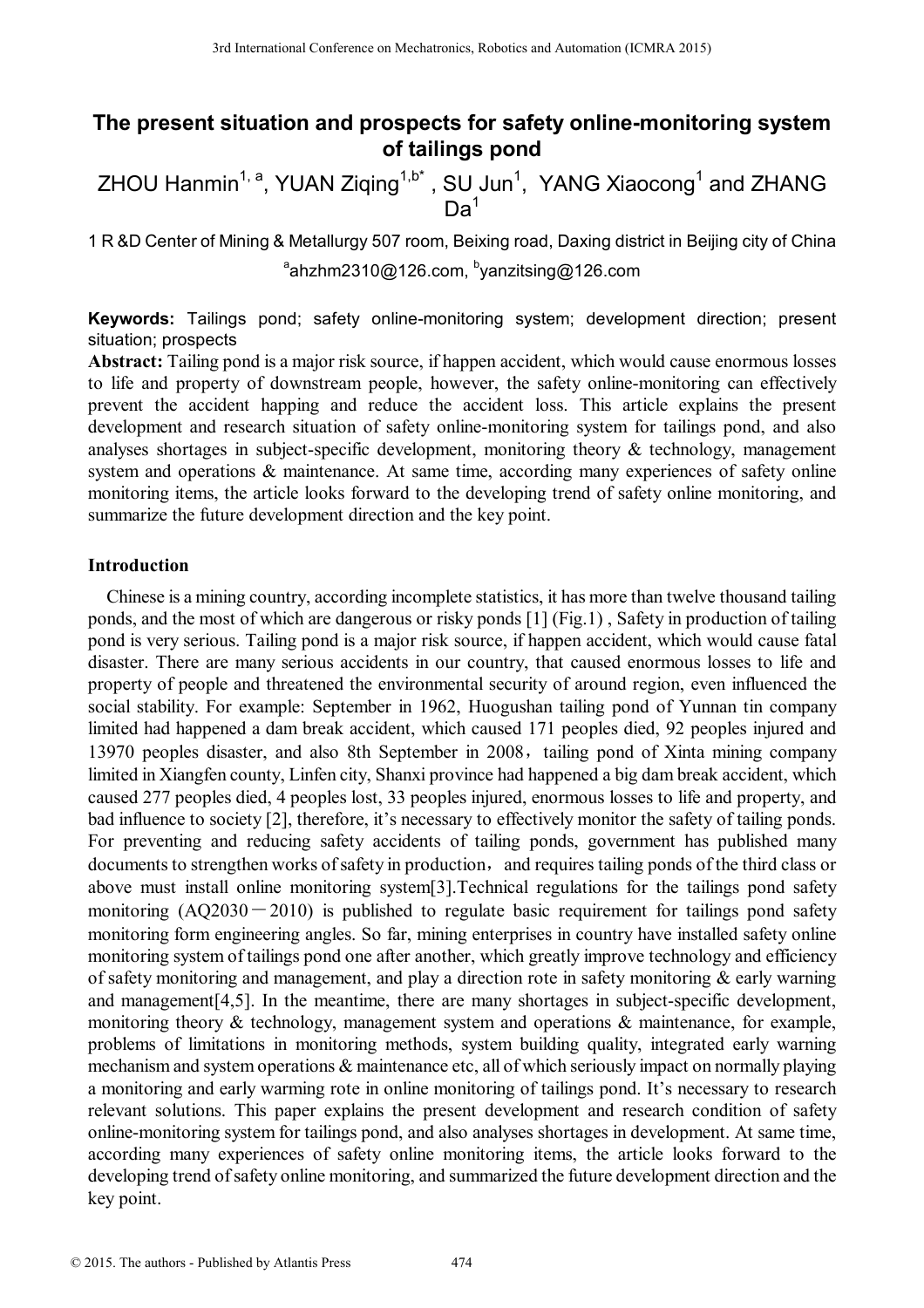

Fig.1 Safety distribution of tailings pond in China

## **The present development condition**

Scholars in home have researched the key technology about safety online monitoring of tailings pond, the key research concentrate on system designing and developing, monitoring technology, data analysis and warming methods etc.

At the point of system designing and developing, YANG Xiaocong [6] designed a safety online monitoring system based a B/C model of tailings pond, which used in many tailings ponds. ZHANG Feiyan [7]designed a wireless monitoring system to monitor tailings dam in GPRS and GSM technology. ZHANG Da [8] developed a three-dimensional safety warming platform based on researching key technology about online monitoring and safety warming.

Hu Jun [9] developed a tailings dam automatic monitoring system based on internet-intranet. LIAO Wenjing [10] build a three-dimensional safety monitoring and warming system concentrating on tailings pond remote monitoring, slope stability analysis, flood regulating & checking and safety warming based on OpenGL and GIS. LEI Ting [11] constructed a wireless warming system based on wireless communication technology and concentrated on rainfall gauge, osmometer and data acquisition equipment. YI Dongfu [12] constructed a remote monitoring index system in systematic point and analytic hierarchy process. ZHOU Yipeng [13]developed a intelligent monitoring system solution based on Agent. ZHAO Jintong [14]designed a online monitoring system of tailings pond in light sensor.

At the point of monitoring technology, online monitoring concentrates on researching monitoring technology and method about tailings pond parameters and communicating & defending technology. ZHU Yufeng[15]monitors operating condition and dam displacement of tailings pond in GPS and remote sensing image .ZHANG Jifeng[16]、HU Jun[17]monitor the beach length in image recognition method. YUAN Ziqing [18] advices a new method using in online monitoring for beach length—seepage inversion method, which arranges some osmometers in beach width to get the phreatic line, and then, by structuring the coordinate system of pond length to dam height, it calculates the beach width by calculating the equation set of phreatic line and water. SU Jun [19]monitors displacement and saturation line of tailings dam in fiber grating sensor.LI Daoming[20] automatic monitors dry beach index (elevation, length and slope) in laser measurement technology. WU Huanliang[21] monitors displacement of tailings dam in Beidou high-precision positioning. ZHAO Zhijun[22] brings the Zigbee wireless technology into safety monitoring of tailings dam. XU Tongle[23] advices a method transferring monitoring data in fiber and GPRS technology for ensuring the reliability of system transferring. OU Yangwei[24] probes into the lightning protection designing of tailings online monitoring system, and advices a new technology in biological bacterium resistance reduction, which can effectively reduce the grounding resistance.

At the point of data analysis and warming method, based on system of district warming index, XIE Xuyang [25] constructs a district warming model in method of Support Vector Machine. ZENG Qunwei [26] uses the saturation line and flood storage capacity as an index of tailings pond automatic monitoring. Utilizing comprehensive evaluation related theory of water reservoir dams and according to the implementation of tailings pond monitoring, HAN Zhilei[27] constructs a monitoring behavior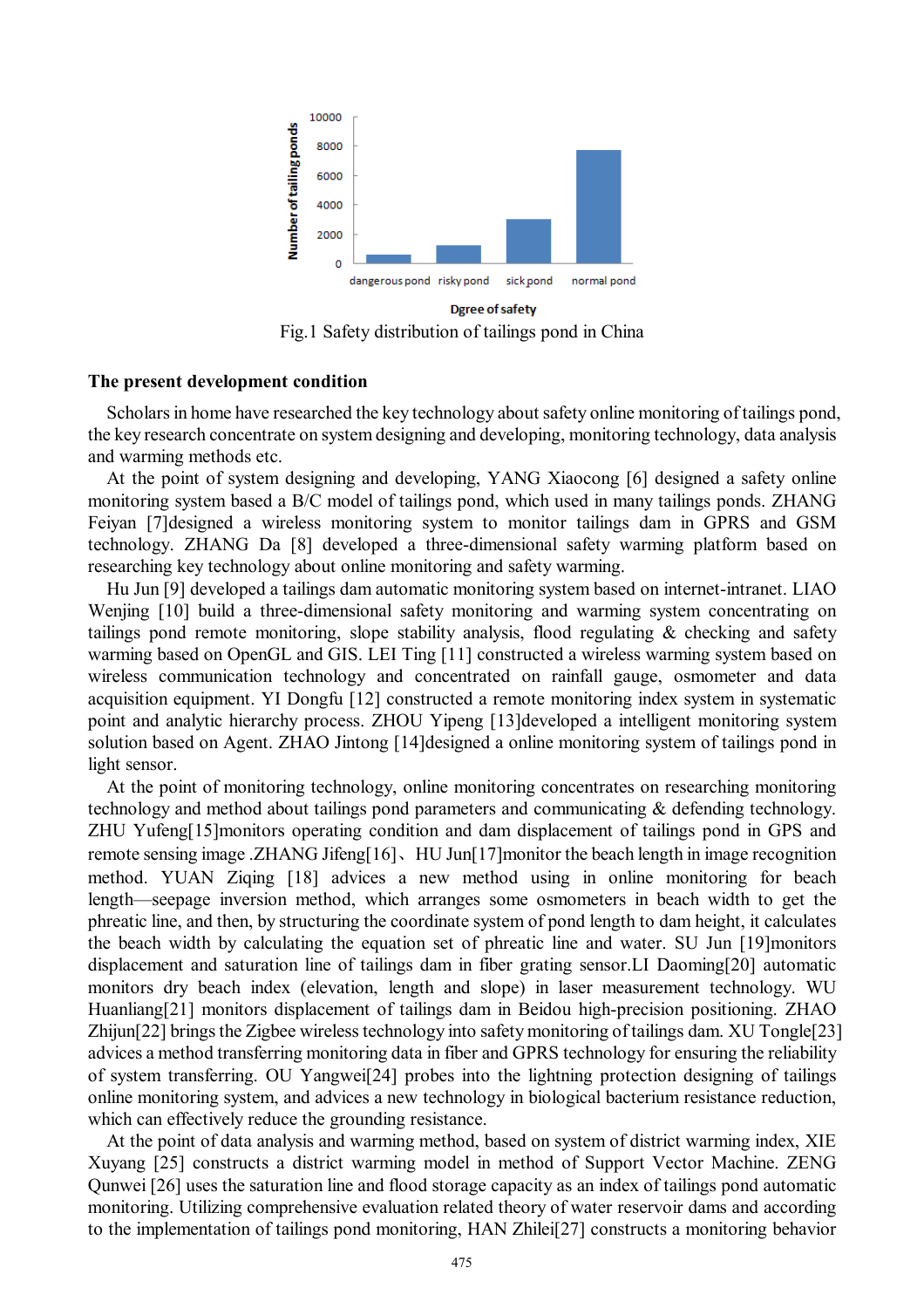comprehensive evaluation system of tailings pond, and also constructs a statistical regression model of saturation line in statistical regression theory, that analyses the influence of saturation line depth [28]. LIN Xuesong [29]calculates the warming value of saturation line, dry beach and safety factor by digital simulation method, and judges warming by contract the safety factor with regulation factor. CHEN Zhihua[30]constructs displacement forecasting mathematical model of tailings pond using the saturation line and water as external factors of displacement analysis. LI Lang[31] constructs mathematical model to forecast displacement of tailings dam in grey system theory based on monitoring data. XIE Zhenhua[32]constructs a RBF neural network model for analyzing the monitoring data.

Researching on tailings pond online monitoring system and technology, it finds that all online monitoring system accept the multilevel  $B/C$  construction of sensor + monitoring station + server (Fig. 2). Besides, no matter how about the actual situations, monitoring system almost has the same monitoring index, and the monitoring technology is single (Tab.1). At the same time, it can find that people increasingly pay attention to safety online monitoring of tailings pond, and more and more people gradually bring the modern advanced calculating, communicating, sensing and data analyzing technology into the safety online monitoring of tailings pond for achieving the scientization and intellectualization of tailings pond safety online monitoring.



Fig.2 The frequent system construction of safety online-monitoring for tailings pond Tab.1The frequent standards and technology or equipment table of safety online-monitoring for tailings pond

| taningo ponu          |                                          |
|-----------------------|------------------------------------------|
| Monitoring index      | Monitoring technology or equipment       |
| Surface displacement  | GPS, intellectual total station,         |
|                       | hydrostatic leveling                     |
| Internal displacement | Fixed clinometers,                       |
|                       | settlement meter                         |
| Saturation line       | Osmometer, water level gauge             |
| Dry beach length      | Camera, laser ranger, ultrasonic & radar |
|                       | levelmeter                               |
| Beach crest height    | Laser ranger, ultrasonic & radar         |
|                       | levelmeter                               |
| Pool level            | Osmometer, water level gauge             |
| Rain fall             | Tipping bucket and capacitance rain      |
|                       | gauge                                    |
| Seepage flow          | Measuring weir, ultrasonic levelmeter    |
| Seepage pressure      | Pore pressure gauge                      |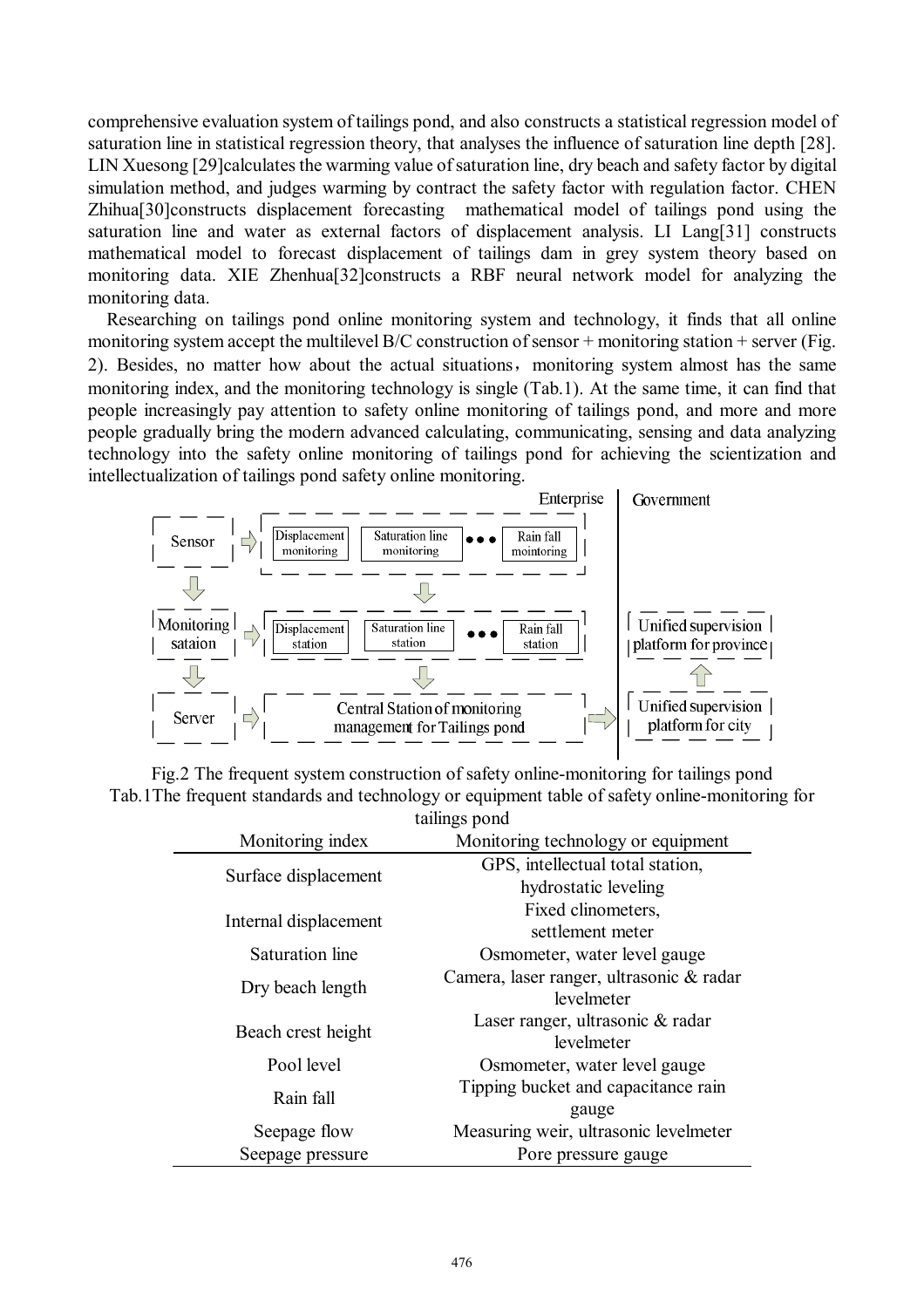#### **Deficiency of development of online monitoring**

From the above present situation of on line monitoring, we can see that there is a large number of on line monitoring systems about tailings pond and researchers have achieved good results in online monitoring related key technologies. But it still has the following disadvantages when looking at the current development of the whole tailings pond on line monitoring.

(1) Single existing monitoring techniques, low level of technological innovation and not enough data representation and accuracy. These phenomena are more obvious in displacement and invasive monitoring. The current dam displacement and invasive monitoring are almost point but not line and area monitoring. These monitoring has not enough representativeness to reflect the security status of tailings dam accurately and comprehensively. So it is quite necessary to develop large scale, large dimension and more representative new research about monitoring techniques and methods.

(2) The current tailings on line monitoring technology almost all use hydroelectric dam technology. Due to the differences in the engineering properties of the tailings dam, most data lack of accuracy. It is urgent to research and development new tailings dam engineering characteristics monitoring technology and sensors. For example, the method to monitor tailings moisture content in the bag and the inter story displacement of the mold bag tailings dams; How to monitor displacement of centre line method tailings dam et al.

(3) Fundamental theoretic research about the tailings pond on line monitoring system is not enough and lack of depth. The current on line monitoring technology has more applied research but software development, system integration degree and intelligence are still relatively lacking. Automatic safety comprehensive analysis and early warning function of the software is weak. Comprehensive warning method and early warning threshold value research about the tailings pond on line monitoring are very scarce. The current monitoring data in tailings rainfall, infiltration line and displacement can represent only one measuring point. It is difficult to solve the problem of comprehensive analysis in the whole tailings dam with multi parameter and measuring point data then timely evaluate the safety and early warning. In addition, due to the national norms and technical standards have not clearly define the monitoring indicators and its warning thresholds set, so the current setting of monitoring parameters early warning value lack of basis and guidance.

(4) There are no clear on line monitoring management system and construction standard in mining companies and the occupational specification[33]. So it can't guarantee the normalization of on line monitoring design, construction and acceptance. This situation directly impact the security of system construction and play of system security warning function.

(5)Mine enterprise lack of internal security needs of tailings pond on line monitoring, system operation and maintenance are inadequate, operational stability and continuity is time to be improved nor data integration and analysis deficiency. Tailings pond on line monitoring is mandatory under national administrative means to implement. So its system construction and internal demand for using are deficiency. Through investigations, many companies lack awareness of security risks. They still regard on line monitoring system as cope with administrative licensing examination and government departments and don't maintain the system effectively, the management system is also very imperfect. Although many scholars have done some analysis which were mostly simple and lack of timely data compilation and analysis, thus the state of tailings dam safety can't be accurate and timely evaluated[34]. These deficiencies made on line monitoring can't play roles on safety early warning and process guidance in the true sense.

(6) There is none national unity tailings pond on line monitoring platform, information sharing and integrated regulatory are inefficiency, regulatory platform overlap seriously which makes a waste of resources. Currently, each province independently regulates the construction and operation of tailings pond as well as on line monitoring system in their respective regions. So there is unbalanced regulatory standards, the standards are not uniform etc. are inevitable. These is not conducive to higher management and decision making. Also, because many provinces and cities have established a province innings different data interfaces tailings pond on line monitoring unified management platform. So the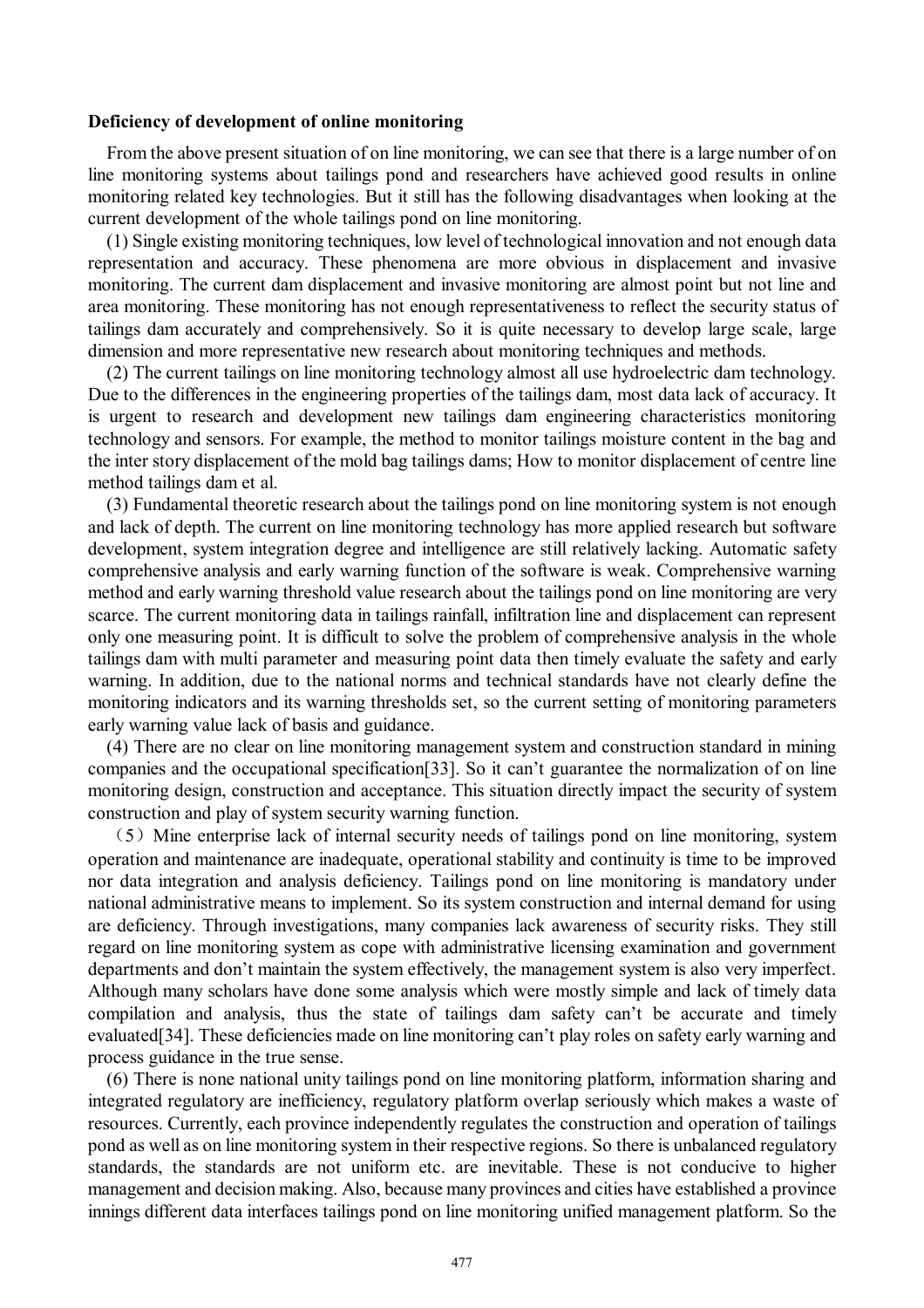platforms are seriously overlapping, resulting in a great waste of resources and information sharing between platforms in lower level.

### **Prospects for the online monitoring**

Nowadays, because of the guidance of the state policies and regulations, domestic mining enterprises safety consciousness increases ceaselessly and they also pay more attention to the safety management of the tailings dam. Along with the rapid development of computer, communication, electronic information as well as sensor technology, more and more safety monitoring technology, method and equipment is applied in the tailings dam safety online monitoring and management, thus online monitoring of tailings is equipped with more advanced hardware and its analysis and early warning is more timely and reliable. Meanwhile, it should not be neglected that the current online monitoring is lack of software, imbalance development and the fundamental research is not insufficient. Based on the cases of Shibahe tailing dam, Zhangdou tailing dam, Dapingzhang tailing dam, Laoyaling tailing dam, Jiashigou tailing dam, Xiaodae online monitoring tailing dam, The author think that the main direction and content of tailing dam online monitoring in the future should be as follows:

(1) Study on the new mode of tailings online monitoring and management system. Change the existed old mode "Sensor + Monitoring station + Server", applied advanced networking and cloud service technology, establish new mode of tailing dam safety online monitoring "Networking sensor + Cloud service + Terminal" (Figure 3). Study on the establishment of a national unified supervision of tailings online monitoring platform, and develop the corresponding software system, organization and management system.



Fig.3 Construction of online monitoring for tails pond based on "Internet of things+ cloud status+ terminal"

(2) Study on the tailing online monitoring theory and technology. Study on safety monitoring method and optimization of tailings, such as displacement and invasive method of optimal layout for line monitoring points. Study on method of early - warning indicators of online monitoring tailing; Study on comprehensive early - warning method and model of the multi parameter, multi measuring point, and developed the corresponding early warning system. Research on change regulation of each tailing monitoring indicators and establish the corresponding mathematical statistical analysis model. Online monitoring data processing method of tailings reservoir. Applied advanced electronic and sensing technology R & D to tailings reservoir. Study on low cost, high reliability, high integration, intelligent online monitoring system. Research on large scale, multidimensional tailings dam internal hidden danger monitoring technology. Research on system protection technology research of ground tailings.

(3) Research on regulations and laws online monitoring of tailings. Formulate the code for design of online monitoring system of tailing reservoir, in order to clearly define the online monitoring system requirements and construction standards. Study on acceptance specifications of tailings pond on-line monitoring system construction; Clarify online monitoring system to ensure the quality of construction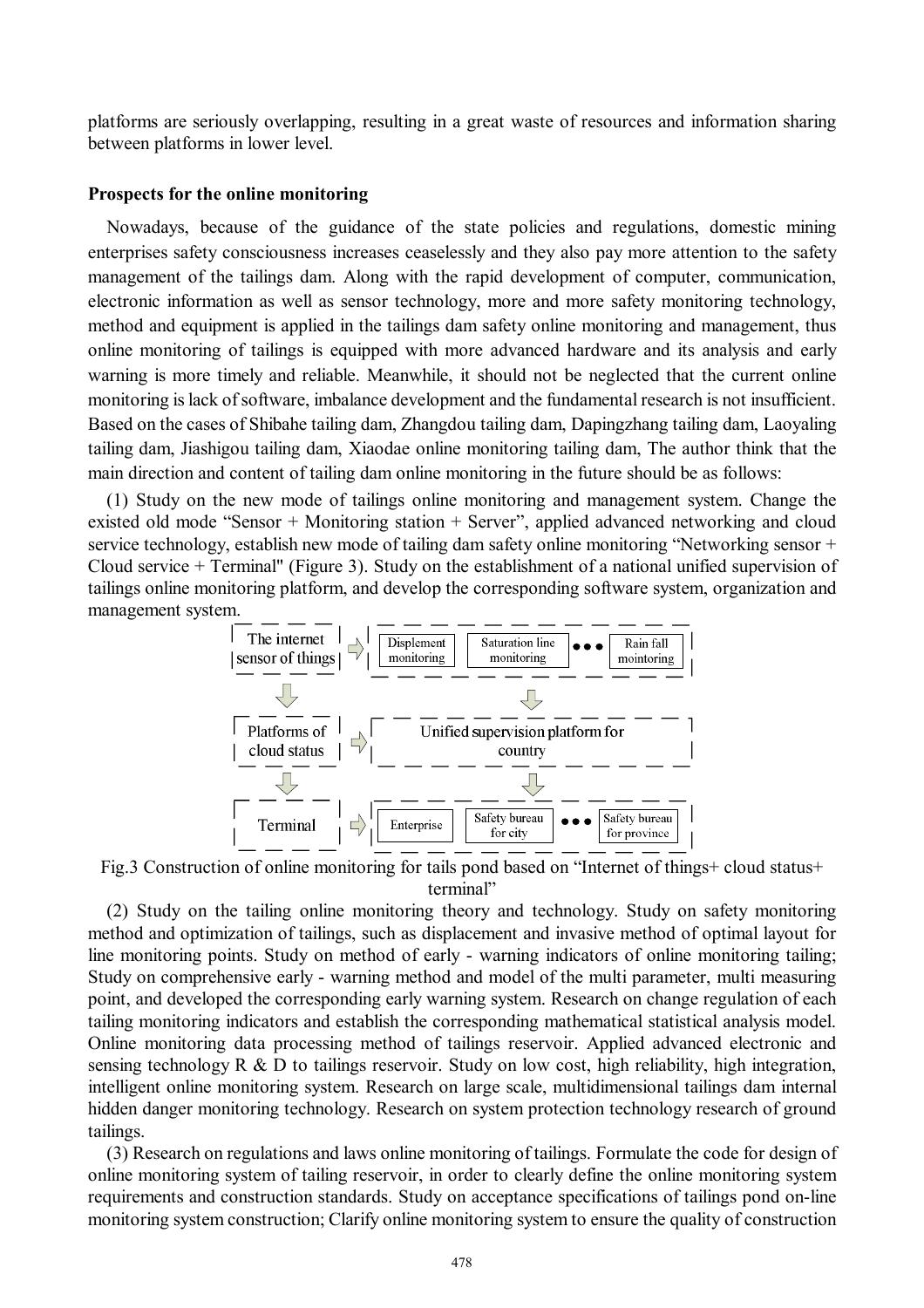requirements, ensure the reliability of the system from the design stage, implementing stage to final acceptance of construction stage. Establish the corresponding operation rules for the tailings of online monitoring system.

# **Conclusion**

The author reviewed the research and development status of domestic tailings online monitoring system, analysis the development of this subject, the monitoring theory, technology, management systems and the existing problems in operations. The conclusion can be drawn the as followings:

(1) In recent year, the tailings online monitoring has made great development and progress in system design and development, safety monitoring technology and methods. From the current research results, we can conclude that implementation of the advanced hardware technology and the methodology could be the inevitable trend of tailings dam safety online monitoring in China.

(2) Based on large amounts of analysis and several online monitoring cases, the author summarized the main direction of the future research on tailings safe online monitoring and revealed the research tendency of online monitoring field of tailings, which played a positive role in promoting China's tailings dam safety online monitoring research and development.

## **References:**

[1]CHEN Xian. Research on reliable appraisal of the system of safety monitoring and warning of tailings [D]. Beijing, Capital University of Economics and Business, 2010:1.(in Chinese)

[2]YANGLi-hong, LIQuan-ming, CHENGWu-yi etc. The analysis of main risk factors about tailings dam accidents at home and abroad. [J]. China Safety Science Journal, 2008, 4(5): 28-31. (in Chinese)

[3]TIAN Wenqi. The suggestions of safety measure on current situation of tailing reservoir in China [A]. The Mining Academic Committee of The Nonferrous Metals)

[4] ZHANG Yong-ming. Application of automatic monitoring in tailings pond J. China Mine Engineering, 2010, 39 (6) : 11-14. (in Chinese)

[5] LI Zhongkui, LIAO Guoli. Design and research on monitoring and early warning system of tailings reservoir dam failure [J]. Nonferrous Metals: Mining Section, 2008, 60(6) : 33–35.(in Chinese)

[6] YANG Xiao-cong, YUAN Zi-qing, ZHOU Han-min etc. Application of safety online monitoring for tailing pond in the Tongkuangyu mine[J].Metal Mine, 2010 (Supp): 70-72. (in Chinese)

[7]ZHANG Feiyan. Study on the motoring system of tailings dam body stability in Lixi[M. S. Thesis][D].Wuhan: Wuhan University of Technology, 2004.(in Chinese)

[8]ZHANG Da, ZHANG Xiaopu, YANG Xiao-cong. Key technology and industrial application of on-line monitoring and emergency scheduling assistance system in tailing reservoir[J]. Mining and Metallurgy, 2011, 20(2): 20–25. (in Chinese)

[9] HU Jun. Automatic safety monitoring system of tailings dam based on internet-intranet[J]. Metal Mine, 2010, (2): 124–132.(in Chinese)

[10] LIAO Wen-jing, HUANG FU Kai-long, HE Yi etc. Integrated real-time monitoring, analyzing and analyzing pre-warning system for tailings reservoir[J]. China Safety Science Journal, 2014, 24(8): 159-162. (in Chinese)

[11] Lei Ting, Tan Zhuoying.School Civil and Enviromnental Engineering System of Tailing Pond bases on Wireless Sensor Networks[J]. METAL MINE, 2014, 451(1):125-127. (in Chinese)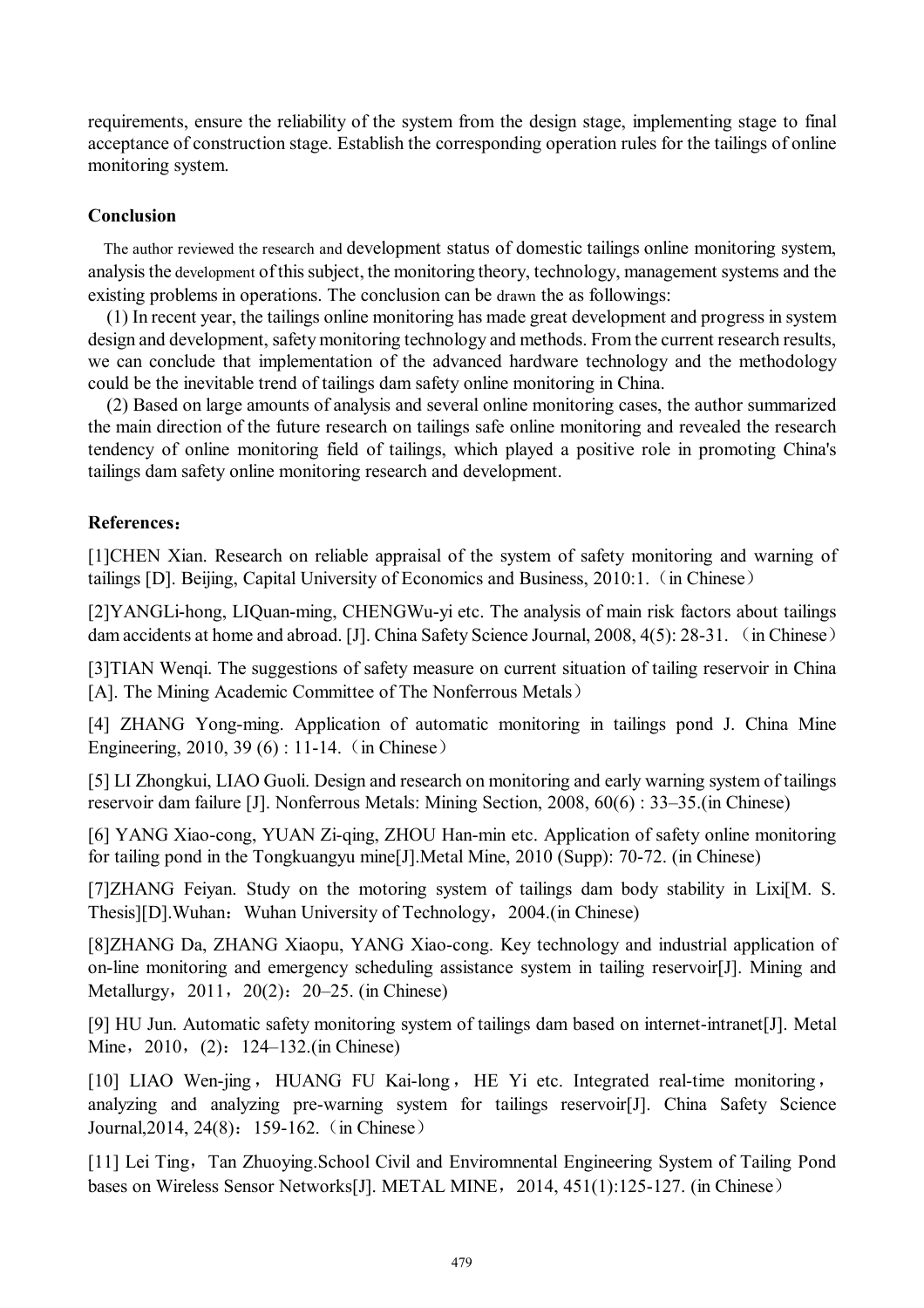[12] YI Dongfu DENG Hongwei ZHANG Rui. Construction of Remote Monitoring Index System for Tailings Reservoirs Based on Analytic Hierarchy process [J].Industrial Safety and environmental Protection, 2012.38(4):85-89. (in Chinese)

[13] Zhou Yipeng, Hu Juan. Intelligent Tailings Pond Monitoring System Based on Agent[J]. Metal Mine, 2012, 435 (9):107-110. (in Chinese)

[14] ZHAO Jin-tong, ZHAO Chang-zhong. DESIGN OF TAILINGS LINE MONITORING SYSTEM IN LUCHANGGOU MINE [J]. CHINA MOLYBDENUM INDUSTRY,2011,35(4): 26-29.(in Chinese)

[15] Zhu Yufeng, Lu Tieding, Zhou Shijian etc.Discussion on Monitoring of Uranium Tailing Pond Based on GPS Combined with Remote Sensing Images[J]. METAL MINE, 2012, 432 (6): 92-94. (in Chinese)

[16] Zhang Jifeng, Li Shaobo. Application of Close-range Photogrammetry in Dry Beach of Tailings Pond Monitoring[J]. Modern Mining, 2014, 542(6): 54-57. (in Chinese)

[17] HU Jun,LIU Zebei, HU Shan. Tailings Bry Beach Length Monitoring Based on the Visual Measurement [J]. Industrial Safety and Environmental Protection, 2014,40(11):1-4. (in Chinese)

[18] YUAN Zi-qing, YANG Xiao-cong, ZHANG Da etc. A new method for online monitoring on beach width of tailings pond [J]. Journal of Safety Science and Technology, 2014, 10 (7): 71-75. (in Chinese)

[19] SU Jun, WANG Zhi-yu, YUAN Zi-qing etc. A new method for online monitoring on beach width of tailings pond [J]. Journal of Safety Science and Technology,2014,10(7):65-70.(in Chinese)

[20] Li Daoming Yu Guoping Shen Louyan etc. Application and Research on Automatic Monitoring and Early Warning System of Tailings Dry Beach[J].MODERN MINING, 2014, 540(4): 42-44. (in Chinese)

[21] Wu Huanlang. Tailings Online Monitoring Based on High Precision Beidou Positioning[J].

Microcontrollers & Embedded Systems, 2014, 2:77-79. (in Chinese)

[22]ZHAO Zhijun, YAN Gaowei, XIE Keming. Research on safety monitoring system of tailing dams[J].Modern Electronic Technique,2010,(5):197–199.(in Chinese)

[23] XU Tongle, LANG Xuezheng, PEI Xincai, et al. Research on safety monitoring and early-warning system of tailing reservoir based on optical fiber transmission[J]. Gold, 2011, 32(7): 43–47.(in Chinese))

[24]OUYANG Wei,XU Weihuan. Lightning Protection Grounding Design of Tailings Safety Monitoring Device [J]. Nonferrous Metals Engineering & Research, 2014, 35(4):15-17. (in Chinese)

[25] XIE Xuyang, JIANG Tianhan, WANG Yunhai etc. The study on regional alert of tailing reservoir based on support vector machine[J]. Journal of Safety Science and Technology, 2008, 4(4): 17-21.(in Chinese)

[26] ZENG Qunwei, XIE Dianrong, Su Juduan etc. Risk analysis of dam failing of the tailings reservoir[J].Industrial Safety and Environmental Protection, 2010, 36(1): 44-46.(in Chinese))

[27] HAN Zhi-lei, SU Jun, YANG Xiao-cong. Comprehensive evaluation method study on monitoring behavior of tailings pond[J]. China Mining Magazine, 2014, 23:199-202. (in Chinese)